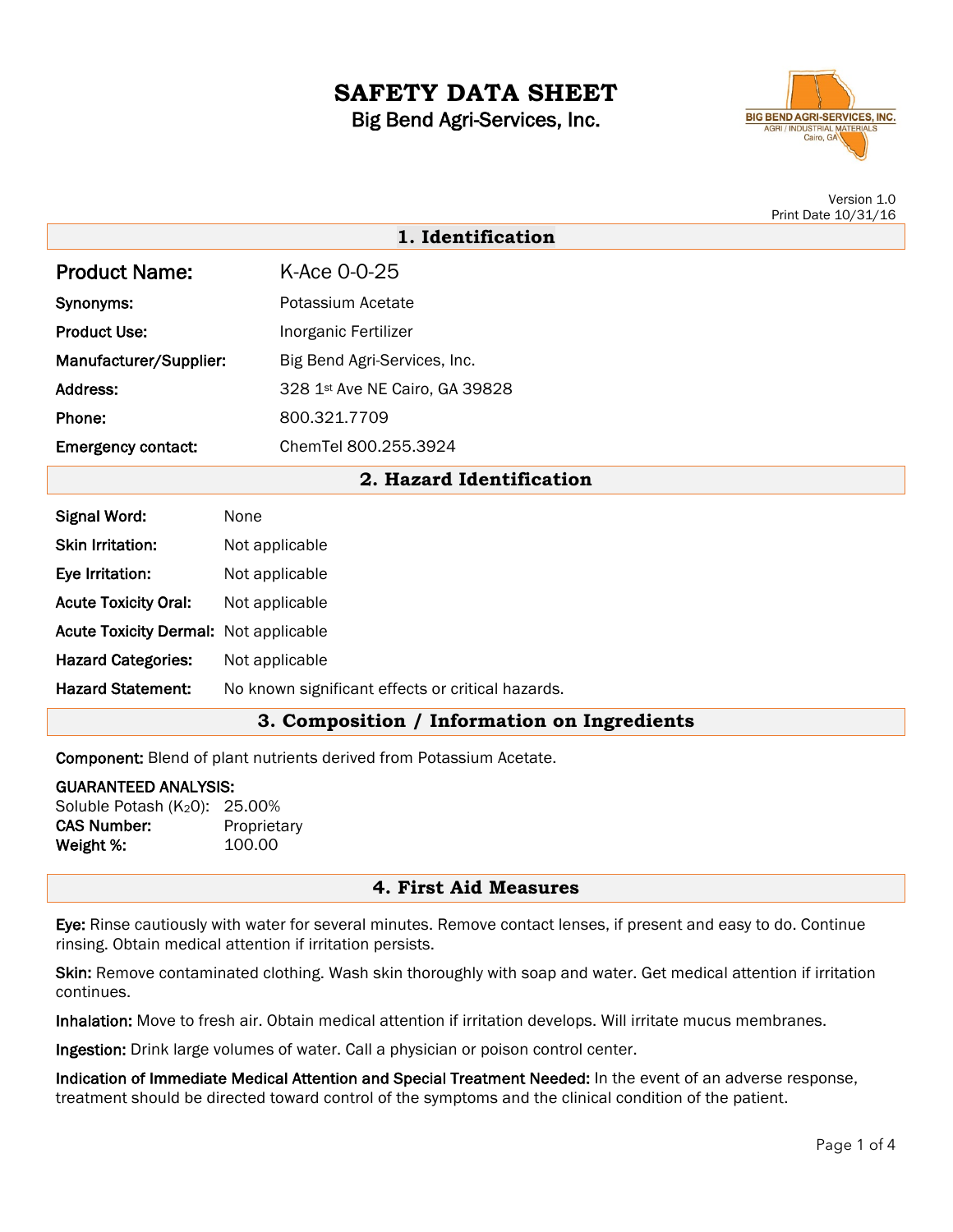# **5. Fire Fighting Measures**

Extinguishing Media: Non-combustible product. Use extinguishing media for underlying cause of fire.

Specific Hazards Arising from the Chemical: No known adverse effects.

Special Fire Fight Proc: Wear positive-pressure self-contained breathing apparatus and full protective clothing. Use water spray to keep fire-exposed containers cool.

# **6. Accidental Release Measures**

Personal Precautions: Avoid contact with skin and eyes. Keep unnecessary personnel out of area.

Protective Equipment: NIOSH-approved respirator for ammonia gas if mist or spray is present, impervious gloves, splash-proof goggles, impervious apron and footwear. Safety shower and eyewash should be available.

Emergency Procedures: Do not contaminate water supplies, lakes, streams, ponds or drains with spilled product.

Methods and Materials for Containment and Cleanup: Contain spill. If uncontaminated, collect and reuse product. If contaminated, absorb on sand or clay and place in a recovery drum for proper disposal or apply to crop land as a fertilizer using best management practices.

# **7. Handling and Storage**

Precautions for Safe Handling: Do not contaminate water sources by runoff from cleaning of equipment, disposal of equipment wash water or spray waste. Avoid containers, piping or fittings made of copper-containing alloys or galvanized metals.

Conditions for Safe Storage: Keep out of reach of children. Do not store with food, feed or other material to be used or consumed by humans or animals. Use within 6 months of purchase date. Store unblended in original containers.

# **8. Exposure Controls / Personal Protection**

### TLV/PEL: Not established

Appropriate Engineering Controls: Local exhaust should be sufficient.

Personal Protective Equipment: NIOSH-approved respirator for ammonia gas if mist or spray is present, impervious gloves, splash-proof goggles, impervious apron and footwear. Safety shower and eyewash should be available.

# **9. Physical and Chemical Properties**

Odor/Appearance: Clear liquid with no odor.

Flash Point, 0F: Not flammable

Boiling Point, 0F: Not applicable

Melting Point (Freezing point), <sup>o</sup> C: <32 Degrees F

Vapor Pressure, mm Hg @ 20ºC: Not applicable

Vapor Density: Not applicable

Solubility in Water: Soluble

Molecular Formula: Not applicable, formulated mixture.

Specific Gravity: 1.29

pH: 7.5-8

Flammable Limits (approximate volume % in air): Not applicable

Auto-ignition Temperature: Not applicable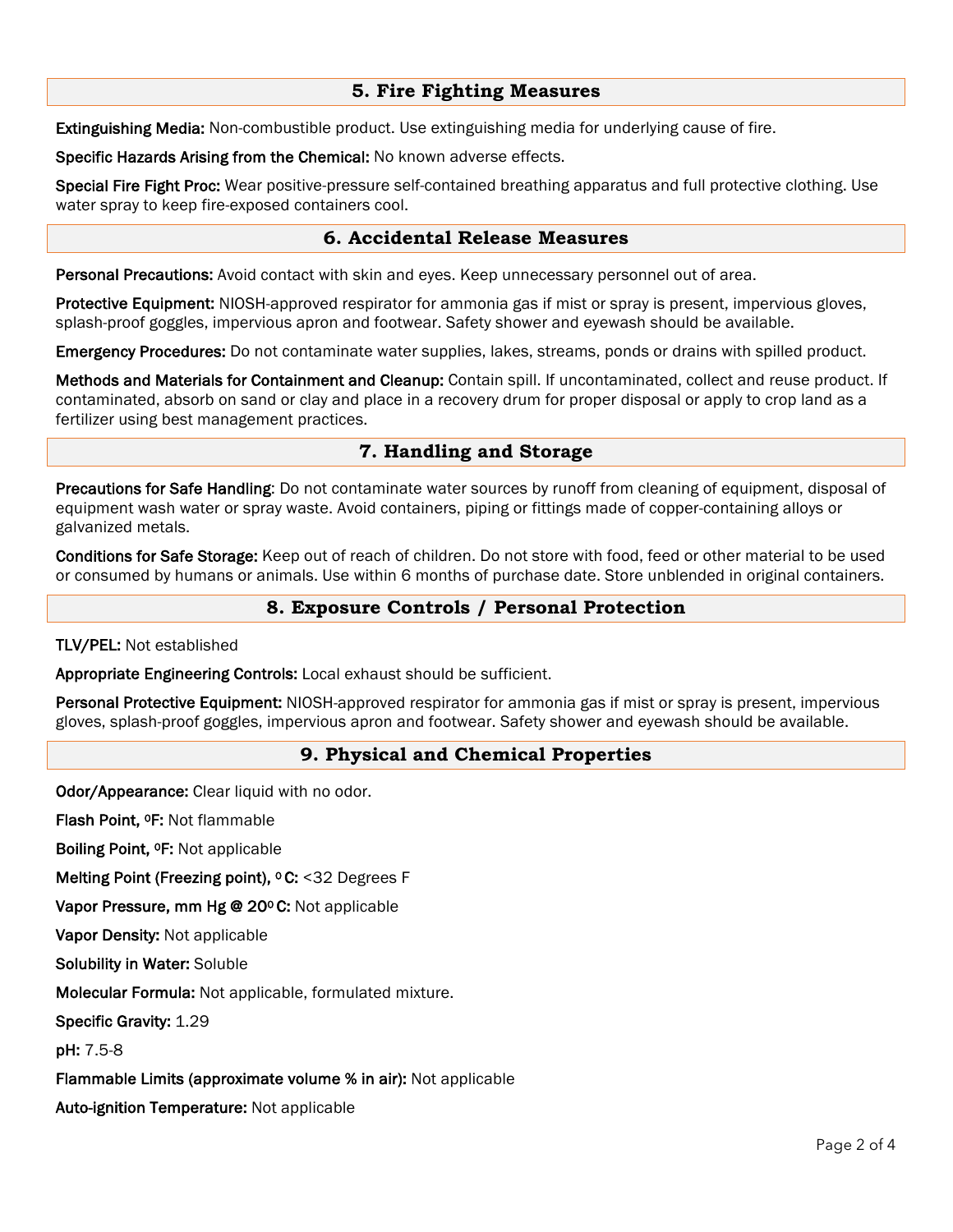# **10. Stability and Reactivity**

Reactivity: No information found

Chemical Stability: Stable

Hazardous Decomposition Products: Product may release ammonia.

Hazardous Polymerization: Will not occur

Conditions to Avoid: Avoid high temperatures above 105 Degrees F., or greater acid contamination.

Incompatible Materials: Avoid mixing or intimate contact with strongly acidic materials.

### **11. Toxicological Information**

#### Acute Toxicity (Oral LD50):

| -<br>Product Name            | Result    | <b>Species</b> | Dose                        |
|------------------------------|-----------|----------------|-----------------------------|
| Potassium<br>acetate<br>ota· | ∟D50 Oral | -Rat-          | 2250<br>11.7<br>mg,<br>אי י |

Acute Toxicity (Dermal LD50): No information found

Acute Toxicity Inhalation LC50: No information found

Likely Routes of Exposure: Skin, eyes, inhalation

Skin Irritation: Not known to irritate.

Eye Irritation: Not known to irritate.

Skin Sensitization: Not a skin sensitizer.

Carcinogenic: Not listed by IARC, NTP or OSHA.

Chronic Effects: None currently known.

Other Hazards: None currently known.

### **12. Ecological Information**

Eco-toxicity: No information found

Persistence and Degradability: No information found

Bio-accumulative Potential: No information found

Mobility in Soil: No information found

Other Adverse Effects: May affect fish in large concentration in water.

### **13. Disposal Considerations**

Waste Disposal Method: This material must be disposed of according to Federal, State or Local procedures under the Resource Conservation and Recovery Act. Product may be recovered and applied to the soil as a fertilizer source on crop land using professional best management practices.

### **14. Transport Information**

UN Proper Shipping Name: Not regulated by DOT, IATA or IMDG.

Transport Hazard Class: Not designated as a dangerous substance.